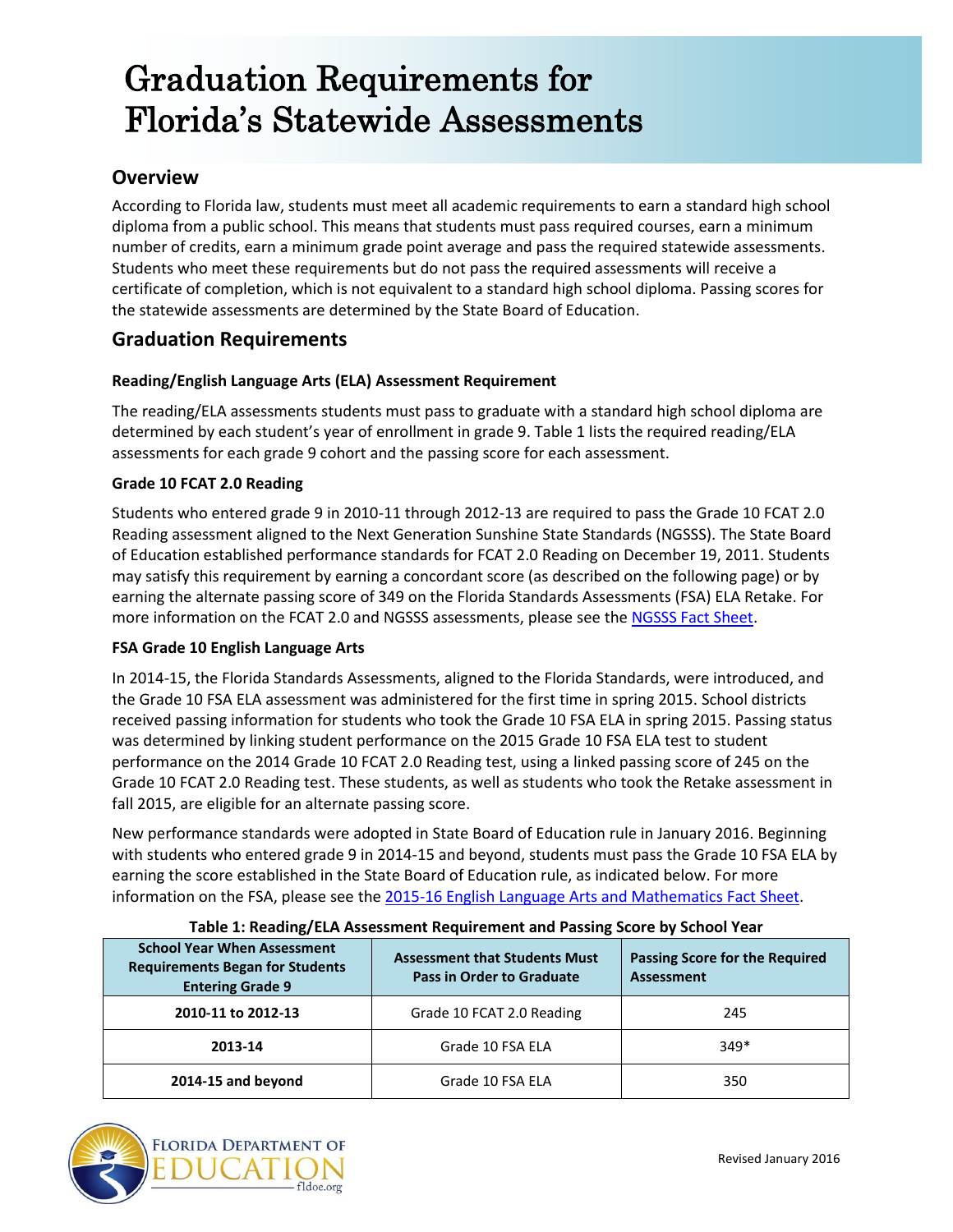\*Students who took the assessment prior to the adoption of the passing score on the new scale adopted by the State Board are eligible to use the alternate passing score for graduation, which is linked to the passing score for the previous assessment requirement.

2

#### **Algebra 1 End-of-Course (EOC) Assessment Requirement**

Beginning with students entering grade 9 in 2011-12 and beyond, students must take and pass the Algebra 1 EOC Assessment to satisfy this graduation requirement.

#### **NGSSS Algebra 1 EOC Assessment**

The State Board of Education established performance standards for the Algebra 1 EOC assessment aligned to the NGSSS on December 19, 2011. Only students who took an Algebra 1 course aligned to the NGSSS who need to achieve a passing score (399) will take the NGSSS Algebra 1 EOC Assessment Retake. For more information on the NGSSS Algebra 1 EOC, please see th[e NGSSS EOC Assessments Fact Sheet.](http://www.fldoe.org/core/fileparse.php/5423/urlt/NGSSSEOCFS2014-15.pdf) Students whose graduation requirement is the NGSSS Algebra 1 EOC may also satisfy this requirement by earning the alternate passing score of 489 on the FSA Algebra 1 EOC assessment.

#### **FSA Algebra 1 EOC Assessment**

The FSA Algebra 1 EOC assessment was first administered in spring 2015. School districts received passing information for students who took the FSA Algebra 1 EOC in spring 2015. Passing status was determined by linking student performance on the FSA Algebra 1 EOC to student performance on the NGSSS Algebra 1 EOC, using a linked passing score of 399 on the NGSSS Algebra 1 EOC assessment. These students, as well as students who took the assessment in summer, fall, or winter 2015, are eligible for an alternate passing score of 489. Students taking the assessment for the first time after performance standards were set must pass the Algebra 1 EOC by earning the passing score of 497, adopted in State Board of Education rule in January 2016. For more information on the FSA Algebra 1 EOC, please see the [2015-16 FSA End-of-Course Assessments Fact Sheet.](http://www.fldoe.org/core/fileparse.php/5663/urlt/FSAEOC1516.pdf)

| <b>Implementation Year</b> | <b>Assessment that Students Must</b><br><b>Pass in Order to Graduate</b> | <b>Passing Score for the Required</b><br>Assessment |
|----------------------------|--------------------------------------------------------------------------|-----------------------------------------------------|
| 2011-12                    | NGSSS Algebra 1 EOC                                                      | 399                                                 |
| 2014-15                    | FSA Algebra 1 EOC Assessment                                             | 489*                                                |
| 2014-15 and beyond         | FSA Algebra 1 EOC Assessment                                             | 497                                                 |

**Table 2: Algebra 1 Assessment Requirement and Passing Score by Implementation Year** 

\*Students who took the assessment prior to the adoption of the passing score on the new scale adopted by the State Board are eligible to use the alternate passing score for graduation, which is linked to the passing score for the previous assessment requirement.

# **Graduation Options**

 **Retaking the Statewide Assessments—**Students can retake the Grade 10 Reading/ELA test or Algebra 1 EOC assessment (NGSSS or FSA, as appropriate) each time the test is administered until they achieve a passing score, and students can continue their high school education beyond the twelfth-grade year should they need additional instruction. Students currently have up to five opportunities to pass the Grade 10 Reading/ELA test before their scheduled graduation. Students

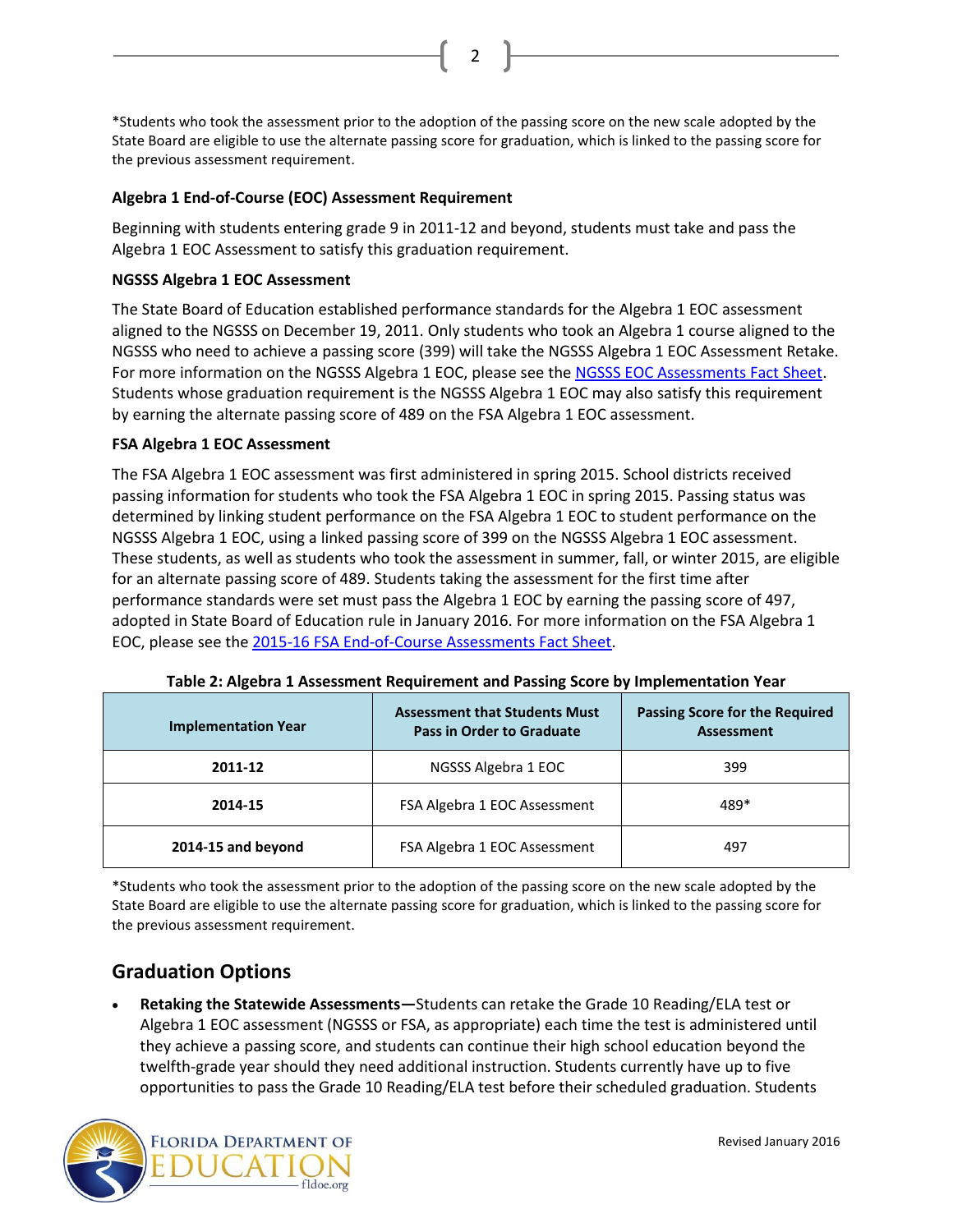who do not pass the Grade 10 Reading/ELA in the spring of their tenth-grade year may retest in fall and spring of their eleventh- and twelfth-grade years. The number of opportunities to retake the Algebra 1 EOC assessment will depend on the grade students are in when they first take the test, since it is taken at the conclusion of the course. The Algebra 1 EOC assessment is currently administered four times each year: in the fall, winter, spring, and summer.

3

 **Concordant and Comparative Scores Option—**A student can also meet assessment graduation requirements by receiving a score concordant to the FCAT 2.0 Reading passing score on either the ACT or SAT and a score comparative to the Algebra 1 EOC assessment (NGSSS) passing score on the Postsecondary Education Readiness Test (PERT). FCAT 2.0 Reading concordant scores for students entering grade 9 in 2010-11 and after and the Algebra 1 EOC assessment comparative score for students entering grade 9 in 2011-12 and after were established in rule by the State Board of Education in September 2013. **New concordant and comparative scores will be established for the new assessments once a sufficient number of students have participated in both the new assessment and the alternate assessment(s) to conduct the concordant/comparative score study. Until these new scores are established, the current scores may be used by all students.**

Table 3 shows the concordant and comparative scores students must achieve to satisfy graduation requirements. All students enrolled in grade 10 are required to participate in the Grade 10 FSA ELA assessment in accordance with section 1008.22, Florida Statutes (F.S.), regardless of whether they have a passing concordant score on file.

Additionally, if students have achieved a comparative score on the PERT prior to enrolling in and completing Algebra 1 or an equivalent course, they must take the Algebra 1 EOC assessment in accordance with s. 1008.22, F.S.

| rapic 9. Concordant and Comparative Scores |     |  |
|--------------------------------------------|-----|--|
| Grade 10 FCAT 2.0 Reading or               |     |  |
| <b>Grade 10 FSA ELA</b>                    |     |  |
| <b>SAT</b>                                 | 430 |  |
| <b>ACT</b>                                 | 19  |  |
| Algebra 1 EOC (NGSSS or FSA)               |     |  |
| <b>PFRT</b>                                | 97  |  |

#### **Table 3: Concordant and Comparative Scores**

 **Scholar Diploma Designation—**To qualify for a Scholar diploma designation on a standard high school diploma, a student must earn a passing score on each of the statewide assessments shown in Table 4.

| Table 4: Passing Scores Required for a Scholar Diploma Designation |  |
|--------------------------------------------------------------------|--|
|--------------------------------------------------------------------|--|

|                                     | <b>EOC Assessment</b> |            |               |           |
|-------------------------------------|-----------------------|------------|---------------|-----------|
| <b>Students Entered Ninth Grade</b> | <b>Geometry</b>       | Biology 1* | U.S. History* | Algebra 2 |
| 2010-2011 through 2013-2014         |                       |            |               |           |
| 2014-2015 and bevond                |                       |            |               |           |

A student meets this requirement without passing the Biology 1 or U.S. History EOC Assessment if the student is enrolled in an Advanced Placement (AP), International Baccalaureate (IB), or Advanced International Certificate of Education (AICE) Biology 1 or U.S. History course and the student:

- o Takes the respective AP, IB, or AICE assessment, and
- o Earns the minimum score to earn college credit.

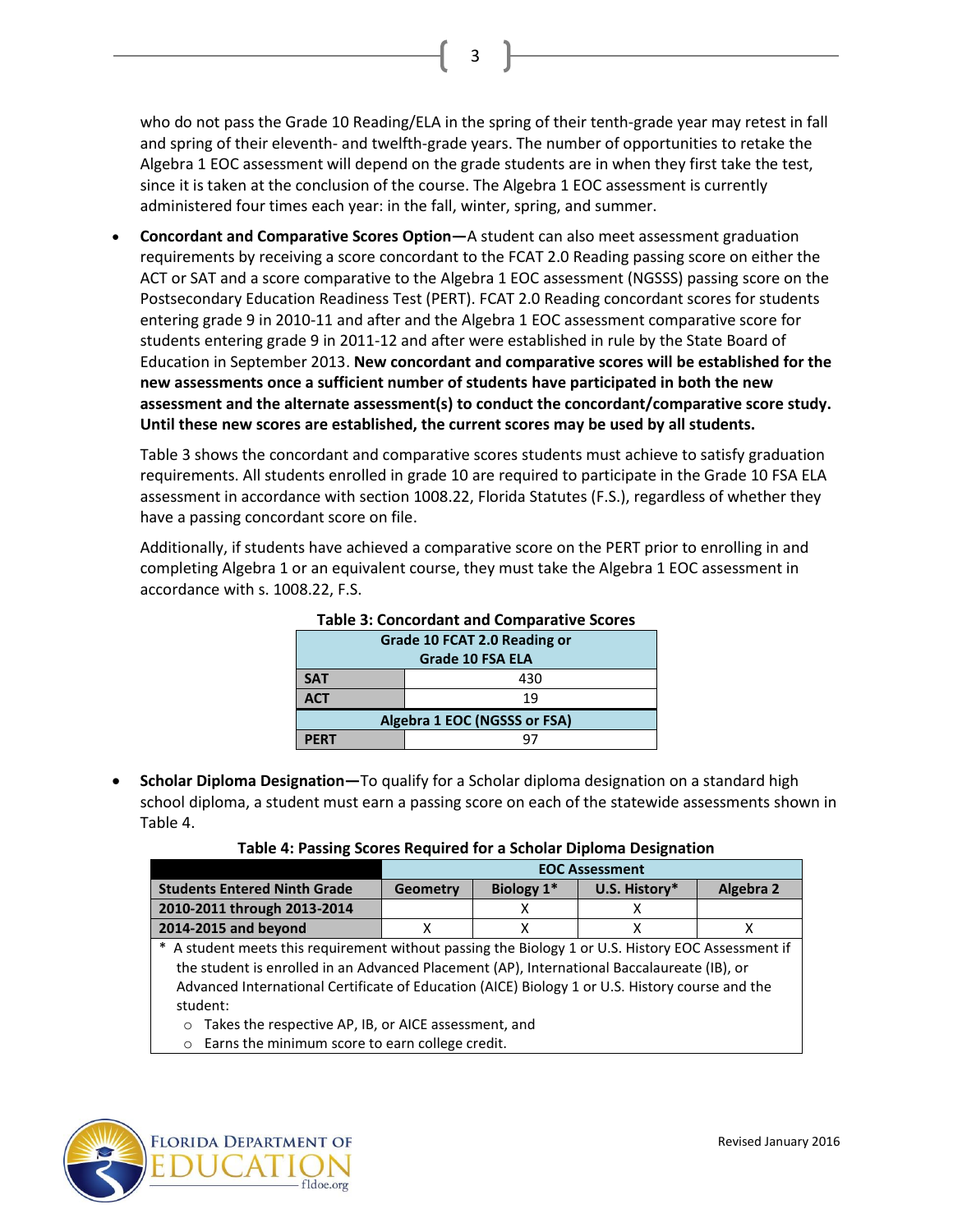The passing score for each EOC assessment is the minimum score in Achievement Level 3 (see [http://www.fldoe.org/core/fileparse.php/3/urlt/achlevel.pdf\)](http://www.fldoe.org/core/fileparse.php/3/urlt/achlevel.pdf). For students who took an EOC assessment during its implementation year, districts may opt to convert the reported T scores to the established score scale to determine the Achievement Level a student would have earned on the new scale, or a district may allow these students to retake the test to earn a passing score. Districts have received a formula that may be used to convert students' T scores into the established scale scores. Additionally, districts may choose to administer an EOC assessment to students who did not have an opportunity to take it if they wish to qualify for the Scholar designation. Passing scores for FSA Geometry and Algebra 2 were adopted in State Board of Education rule in January 2016.

4

For students who took the FSA Geometry EOC (2014-15) prior to the adoption of passing scores, the alternate passing score is 492 and above, which corresponds to the passing score of 396 and above for the NGSSS Geometry EOC (2010-11), last administered December 2014.

- **Waivers for Students with Disabilities**—Students with disabilities who entered grade 9 in 2014-15 and succeeding years are required to work toward a standard high school diploma and are expected to participate in statewide, standardized assessments. (Students with disabilities who entered grade 9 in 2013-14 or earlier and are working toward a standard high school diploma are also expected to participate in statewide, standardized assessments.) Legislation, however, provides for a waiver of statewide, standardized assessment graduation requirements for students with disabilities whose abilities cannot be accurately measured by the assessments. Pursuant to s. 1008.22(3)(c)2., F.S., "A student with a disability, as defined in s. 1007.02(2), for whom the individual education plan (IEP) team determines that the statewide, standardized assessments under this section cannot accurately measure the student's abilities, taking into consideration all allowable accommodations, shall have assessment results waived for the purpose of receiving a course grade and a standard high school diploma. Such waiver shall be designated on the student's transcript." For additional information, contact the Bureau of Exceptional Education and Student Services at [http://www.fldoe.org/academics/exceptional-student-edu.](http://www.fldoe.org/academics/exceptional-student-edu)
- **High School Equivalency Diploma Program (2014 GED® Test)—**The high school equivalency diploma program is designed to provide an opportunity for adults who have not graduated from high school to earn a State of Florida High School Diploma, the state's equivalency diploma, by measuring the major academic skills and knowledge associated with a high school program of study, with increased emphasis on workplace and higher education. The state selected the 2014 GED® test as the assessment for the high school equivalency program during a competitive process conducted in 2014. The 2014 GED® Test includes four required content area tests: Reasoning through Language Arts, Mathematical Reasoning, Science, and Social Studies. It is a computer-based test. Passing the test may require some preparation. Local adult education programs sponsored by school districts, colleges and community organizations may assist students with determining how to best prepare for the test. Additional information and resources regarding the GED® Test and the high school equivalency program may be accessed at [http://www.fldoe.org/academics/career-adult-edu/hse/.](http://www.fldoe.org/academics/career-adult-edu/hse/)

# **Previous Scores Required for Graduation**

**Students Originally Scheduled to Graduate between 2004 and 2013—**Students who entered grade 9 in the 2008-09 school year or prior and were originally scheduled to graduate between 2004 and 2013 must earn passing scores on Grade 10 FCAT Reading and Mathematics, or their equivalents. Students who entered grade 9 in the 2009-10 school year or prior must earn an alternate passing score (comparable to the passing score for Grade 10 FCAT Reading) on Grade 10 FCAT 2.0 Reading and a passing score on Grade 10 FCAT Mathematics. The FCAT Mathematics retake is no longer administered.